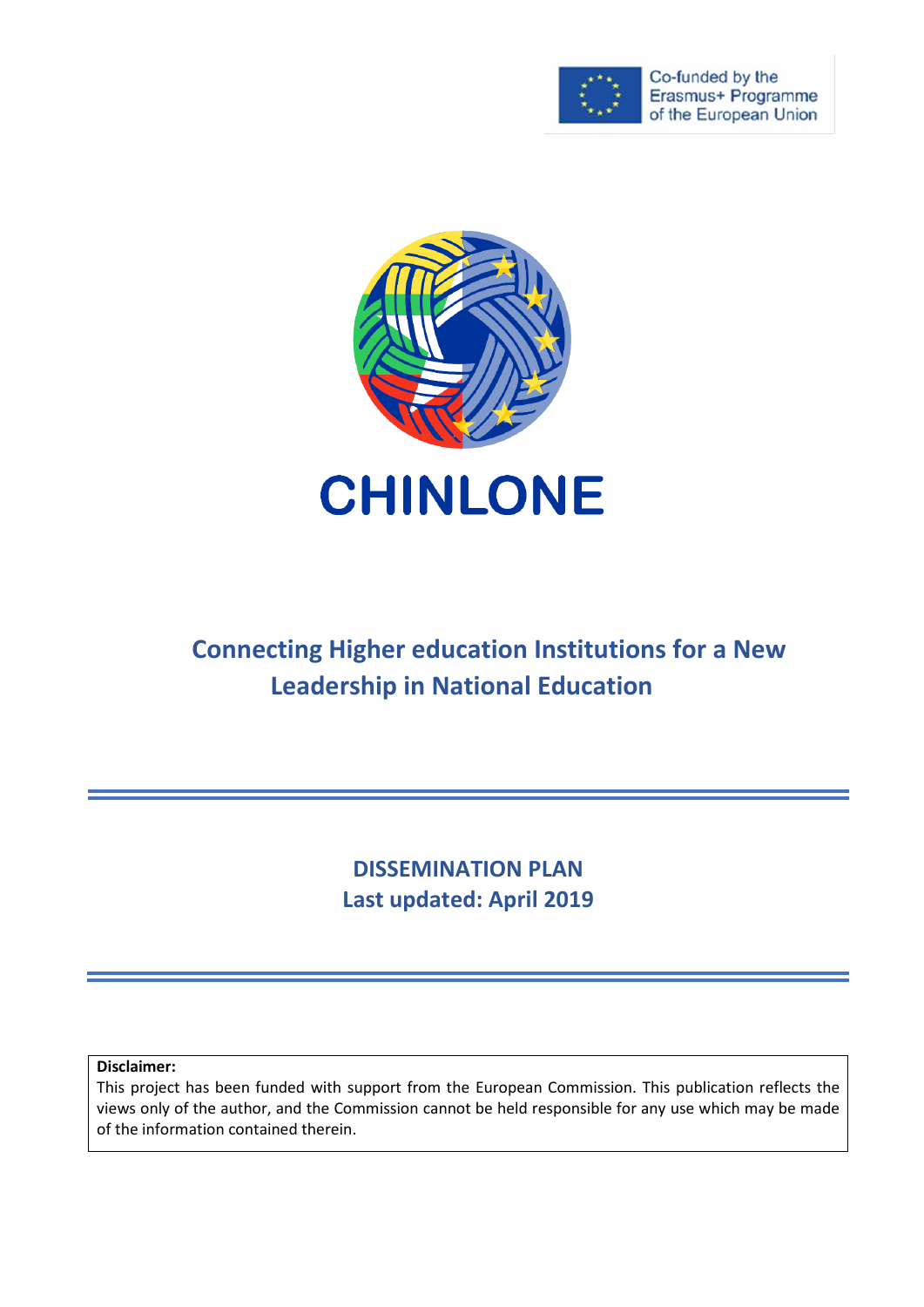



#### **CHINLONE Interim Dissemination Plan**

## **Table of Contents**

| 1.   |                                                                       |
|------|-----------------------------------------------------------------------|
| 1.1. |                                                                       |
| 1.2. |                                                                       |
| 1.3. |                                                                       |
| 1.4. |                                                                       |
| 2.   |                                                                       |
| 2.1. |                                                                       |
| 2.2. |                                                                       |
| 3.   |                                                                       |
| 4.   |                                                                       |
| 4.1. |                                                                       |
| 4.2. |                                                                       |
| 4.3. |                                                                       |
| 4.4. |                                                                       |
| 4.5. |                                                                       |
| 5.   | Scheduled dissemination activities for the second reporting period 12 |
| 6.   |                                                                       |
| 1.   |                                                                       |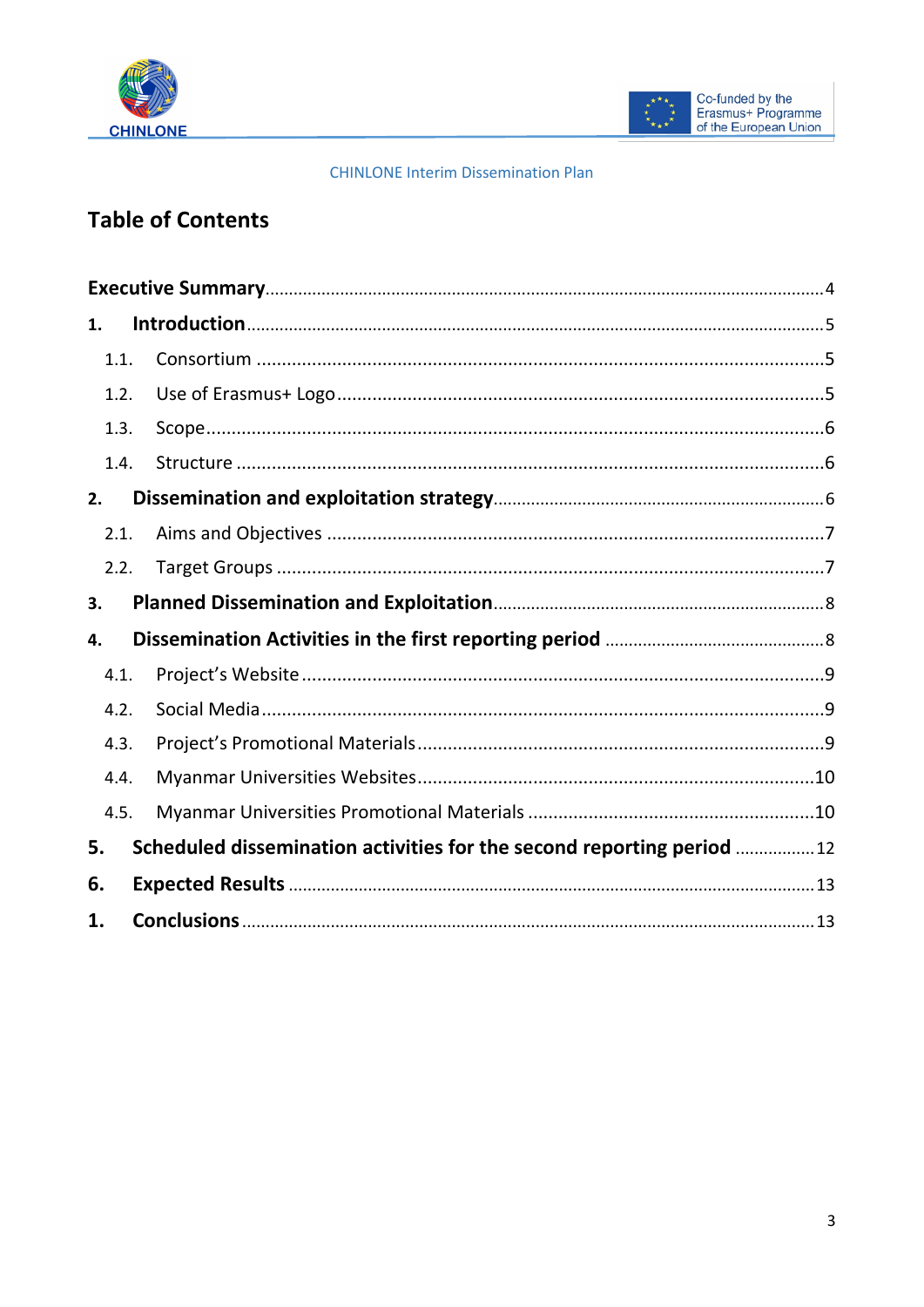



#### CHINLONE Interim Dissemination Plan

## <span id="page-2-0"></span>**Executive Summary**

The main aim of the CHINLONE project is contributing to the modernization and internationalization of the Higher Education Institutions in Myanmar in order to facilitate the transition of the Country toward a knowledge economy.

In particular, we have identified a series of changes that will have a significant impact on the country's HEIs:

- Modernization of the Myanmar University's management system;
- Reinforced capacity to design programs, teach and produce innovative knowledge by the local teaching staff;
- To implement or structure International Relations Units/Office in Myanmar Universities;
- Fostering international collaborations between EU countries and Myanmar for the exchange of academic knowledge at any level, by framing them in a recognized and internationally regulated scheme.

WP5 is the WP dedicated to the Projects' Results dissemination while WP6 to exploitation and sustainability.

The overreaching goal of WP5 is to maximise the spread of the project's results both within and beyond Myanmar's borders, while building a lasting bridge between the Country's HEIs and the civil society, which demands a fairer and more inclusive access to universities. As a consequence, a series of multidimensional activities will be undertaken throughout the whole project's timeline in cooperation with Myanmar's partners and national institutions, which will be fully involved in the efforts to propagate and promote the most relevant achievements and milestones descending from CHINLONE's mission and aims.

WP6, devoted to exploitation and sustainability of project's results will entail a three-pronged approach. Accordingly, it will be focused in engaging the international community of HE studies so to receive its feedbacks with respect to the project's methodology and approach, while exploring the feasibility of future implementations of the 'CHINLONE blueprint' also to other developing countries on the verge of political transition. Exploitation and sustainability activities are expected to begin during the final stages of the project, after having framed, implemented, and put into extensive test all the features and innovations pertaining to the CHINLONE model. Accordingly, the first relevant outcome will be represented by the issuing during of the CHINLONE final report, which will be uploaded on the project's website.

The last six months of the project activities will be dedicated to the promotion of the report and to the collection of the feedbacks through the participation of a project team to leading international venues on HE studies, such as the annual conference of the European Association for International Education (EAIE) and the conference sponsored by the Asia-Pacific Association for International Education (APAIE). Simultaneously, the same stage will also witness the development of exploitation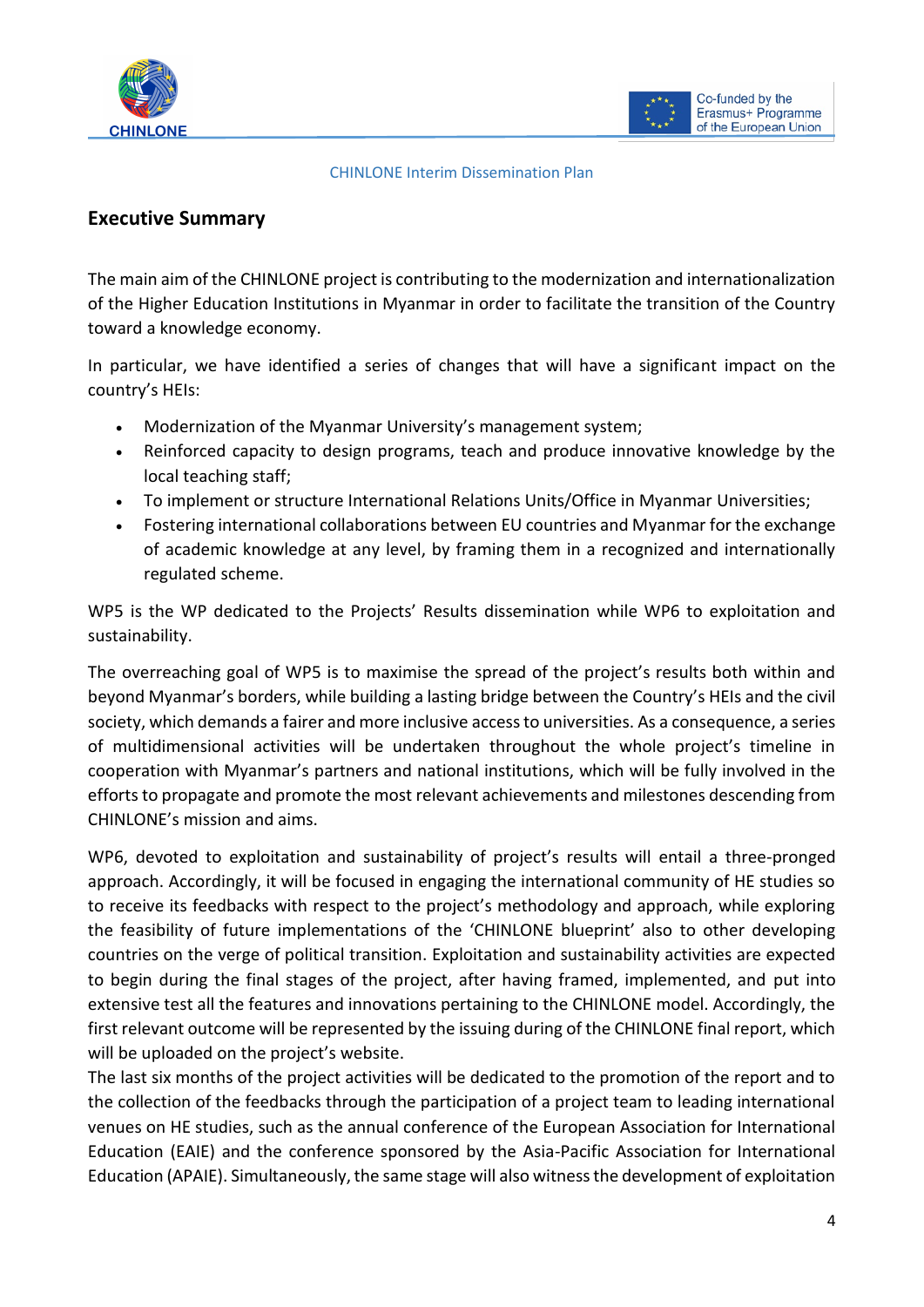



#### CHINLONE Interim Dissemination Plan

and sustainability efforts inside Myanmar, as testified by the creation of alumni associations and other similar bridges between the national academia and the society that will be modelled on the EU example.

This report includes the dissemination, exploitation and sustainability activities mentioned in the project plan, the ones carried out during the first half of the project's lifetime and those which will be implemented until the end of the project.

## <span id="page-3-1"></span><span id="page-3-0"></span>**1. Introduction**

| Role                     | <b>Name</b>                    | <b>Short Name</b> | Country      |
|--------------------------|--------------------------------|-------------------|--------------|
| Coordinator              | University of Bologna          | <b>UNIBO</b>      | <b>Italy</b> |
| Programme Country        | Uppsala University             | UU                | Sweden       |
| <b>Programme Country</b> | University Of Granada          | <b>UGR</b>        | Spain        |
| <b>Programme Country</b> | Coimbra Group                  | CG                | Belgium      |
| <b>Partner Country</b>   | Department Of Higher Education | MoE               | Myanmar      |
| <b>Partner Country</b>   | University Of Yangon           | YU                | Myanmar      |
| <b>Partner Country</b>   | Yezin Agricultural University  | YAU               | Myanmar      |
| <b>Partner Country</b>   | University Of Mandalay         | MU                | Myanmar      |
| <b>Partner Country</b>   | Dagon University               | DU                | Myanmar      |
| <b>Partner Country</b>   | Yangon University Of Economics | <b>YUEco</b>      | Myanmar      |

## **1.1. Consortium**

## <span id="page-3-2"></span>**1.2. Use of Erasmus+ Logo**

The coordinator and the beneficiaries shall ensure adequate promotion of the project and commit to playing an active role in any actions organised to capitalise on, exploit and disseminate the results of the project.

The use of the Erasmus+ logo is compulsory (no changes)

Any communication, publication or output resulting from the project, made by the beneficiaries jointly or individually, including at conferences, seminars or in any information or promotional materials (such as brochures, leaflets, posters, presentations, etc.), must indicate that the project has received European Union funding. This means that all material produced for project activities, must carry the Erasmus+ logo and mention: "Co-funded by the Erasmus+ Programme of the European Union"



When displayed in association with another logo, the European Union emblem must have appropriate prominence.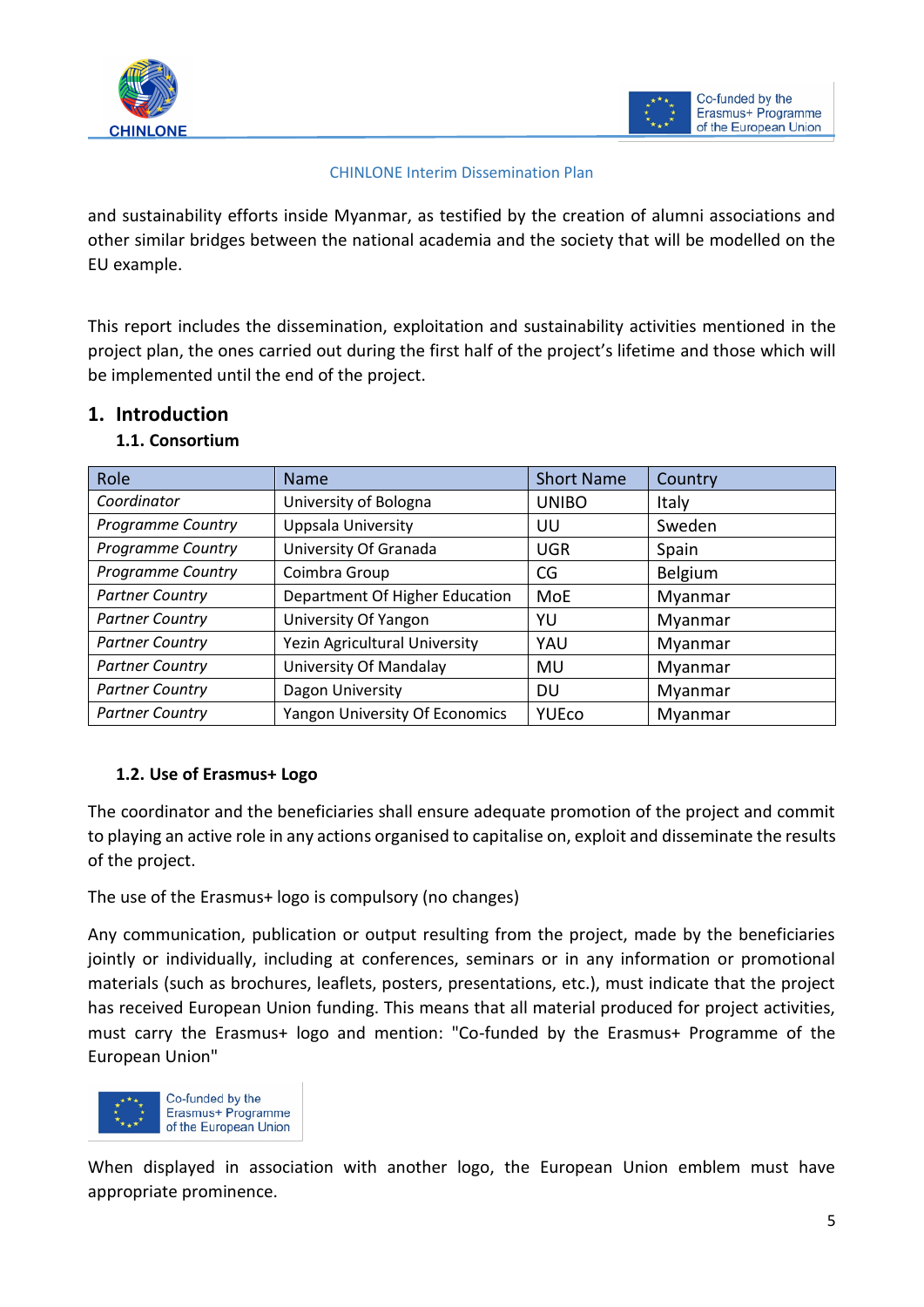



#### CHINLONE Interim Dissemination Plan

Any publication should include the disclaimer:

*"This project has been funded with support from the European Commission. This publication reflects the views only of the author, and the Commission cannot be held responsible for any use which may be made of the information contained therein"*

More info available at: [https://eacea.ec.europa.eu/about-eacea/visual-identity\\_en](https://eacea.ec.europa.eu/about-eacea/visual-identity_en)

## <span id="page-4-0"></span>**1.3. Scope**

The aim of this document is to illustrate the project's dissemination and sustainability activities foreseen by the project proposal and the dissemination and sustainability strategies, including the activities carried out for the first half of the project and those which will be developed until its end.

#### <span id="page-4-1"></span>**1.4. Structure**

The document is structured as follows:

- Section 2: Dissemination Strategy, aims, target groups
- Section 3: Planned dissemination
- Section 4: Dissemination activities already developed
- Section 5: Dissemination activities to be implemented until the end of the project
- Section 6: Expected results
- Section 7: Conclusions

## <span id="page-4-2"></span>**2. Dissemination and exploitation strategy**

Dissemination efforts are expected to embody an integral and pivotal part of the project, throughout its whole timeline. Accordingly, WP5 will be structured around a series of multidimensional activities ranging from the creation of the CHINLONE's website and social networks profiles, to the restructuration and improvement of Myanmar's universities webpages, whose fruition is currently arduous and often unfruitful both for local and international students. To tackle this basic yet long-lasting problem, Myanmar's partner Universities will be extensively assisted by their EU counterparts in providing an English version of their respective websites and in framing more efficient sitemaps, create/update new drawing upon the examples offered by European HEIs.

In addition, correlated activities will also encompass a local and more traditional dimension, through the realization and diffusion of updated promotional materials and brochures that will constitute the backbone of the revised marketing strategies of Myanmar partners. These newly introduced contents, more specifically, will be subject to an attentive preliminary assessment and evaluation by the project team along with Myanmar academic leaders during the conference held in Brussels,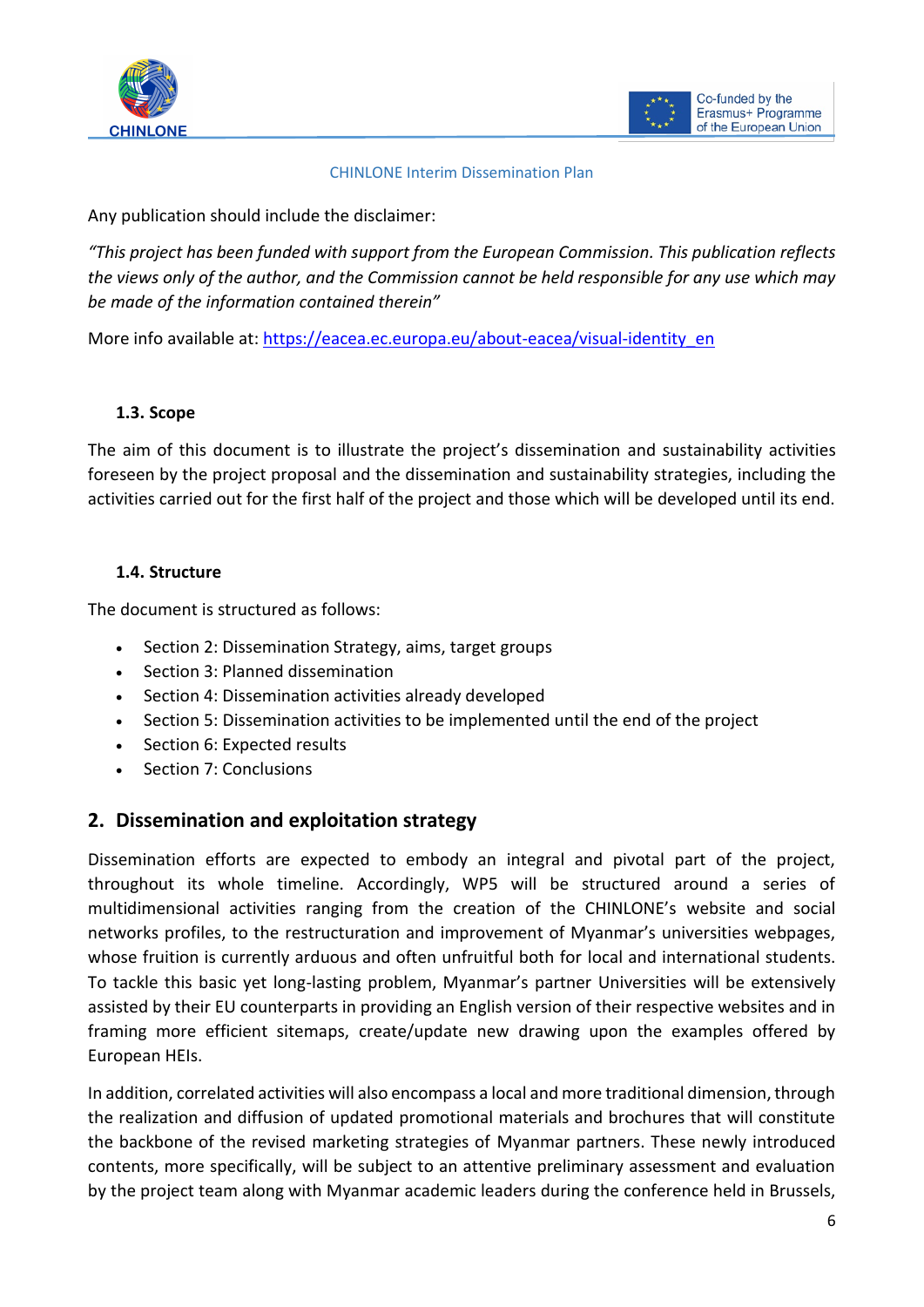



#### CHINLONE Interim Dissemination Plan

before being promoted in situ. The resulting tools will also prove extremely beneficial in showcasing a series of events pertaining to the project, such as the University open days and the International Relation Offices (IROs) open days, which will be held in Myanmar's partner Universities to engage both perspective students and the civil society as a whole. The IROs open days, in fact, will be devoted to introduce to local stakeholders the expanding opportunities for the international mobility of Myanmar students, to portray the growing number of partnership and programs with the EU, as well as to stress the enhanced capabilities and skills gained by local International Relations offices/units as a result of their training with the project. These venues, moreover, will be used to unveil the three pilot degree courses developed by the WP3 in the fields of cultural heritage, economy of tourism, and agrarian sciences.

## <span id="page-5-0"></span>**2.1. Aims and Objectives**

The key aims of several stages of the project will revolve around the construction of a lasting legacy around the CHINLONE experience not only inside Myanmar's HEIs, but also within the various strata of the society, represented by local economic stakeholders, prospective students, cultural associations, and NGOs. Finally, the imperative to maximize the impact of this project well beyond its timespan will inspire the drafting and publishing of the 'CHINLONE final report', aimed at transferring to a wider audience all the results achieved, the methodologies and strategies employed, as well as a set of policy recommendations for the future development of Myanmar HEIs. The report will be made available for free download on CHINLONE's website and actively disseminated with the partnership of the MoE in local schools and universities**.** 

## <span id="page-5-1"></span>**2.2. Target Groups**

The project's results will be disseminated to Myanmar Universities, Students, Institutions and External Stakeholders for the purposes of promoting uptake of the projects results and methods as well as providing an opportunity for stimulating discussion of the projects results and activities. This will help the Myanmar Universities to share the results and the new acquired knowledge to promote further work building a knowledge economy in the country and beyond.

- Teaching or training organisations, such as universities and colleges. In order to ensure uptake and continued use of these methodologies, the results of the project will be used to inform educational programmes for university teaching programs and first responders;
- Students inside and outside the Country;
- Government and Country's Institutions, thanks to the active participation of the Ministry of Education as partner of the Project;
- External Stakeholders: public administration, Non-Governmental Organizations.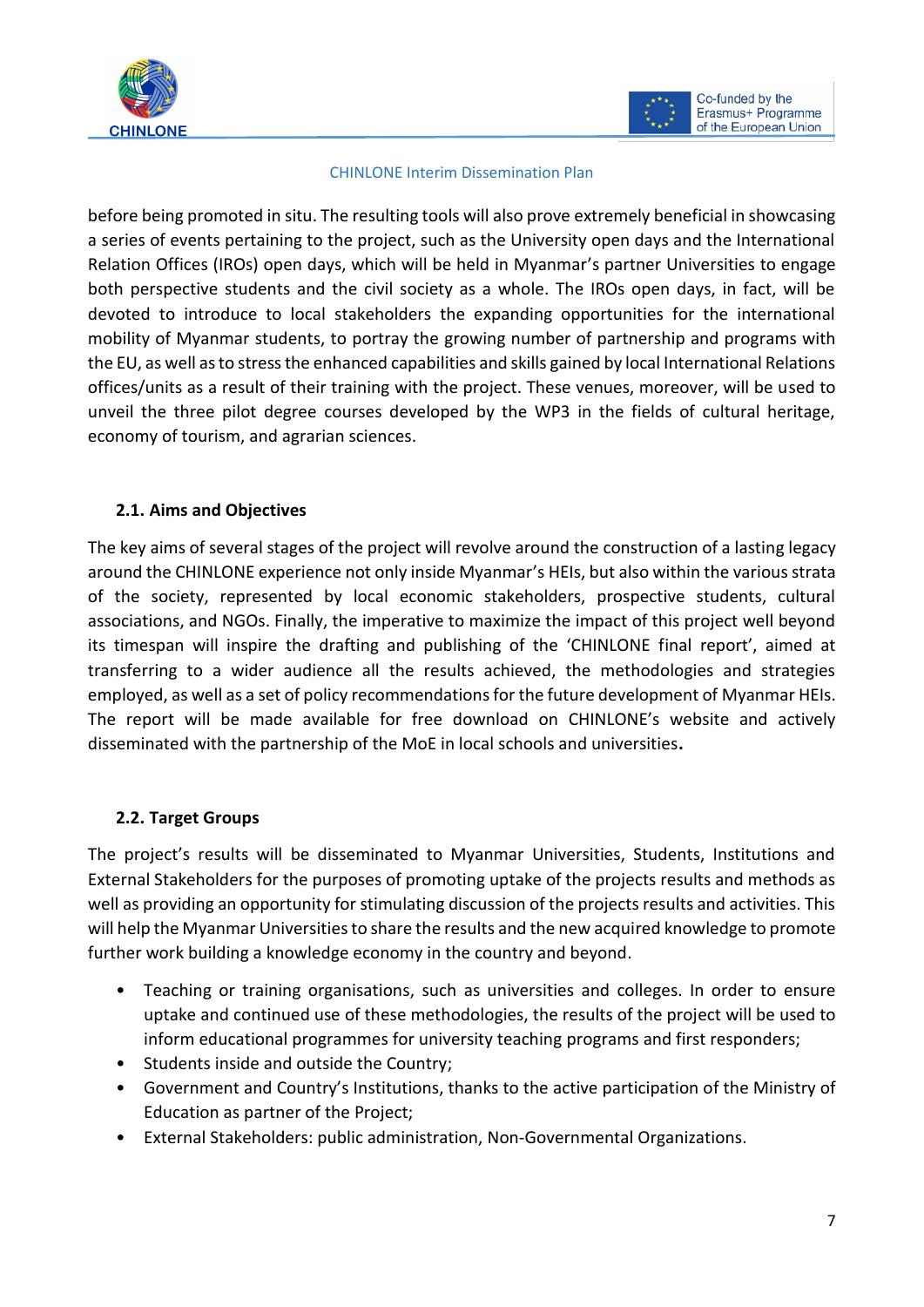



#### CHINLONE Interim Dissemination Plan

## <span id="page-6-0"></span>**3. Planned Dissemination and Exploitation**

Since the beginning of the Project, the dissemination activities will start with the design and realization of CHINLONE's website and social networks' feeds, in order to further promote the project activities to a wider audience. Later on, dissemination activities will be targeted at designing, testing, and providing to Myanmar partners a set of promotional materials and brochures, as a preliminary yet essential step in the drafting of effective and updated marketing strategies. The next milestone will be reached by fully restructuring and update the university websites of Myanmar partners, paying a particular attention on the improvement of transparency and accessibility of their digital contents. This updated and renewed digital platform is also expected to gather, a set of detailed information on each of the three pilot degree courses developed in accordance with WP3, through the uploading of degree courses' webpages study plans, syllabi, and other digital materials that are currently unavailable in the vast majority of local HEIs' websites.

Simultaneously, the university open days will provide a great opportunity to present the aforementioned innovations in local curricula, thus showcasing various activities related to the three study fields of cultural heritage, economy of tourism, and agrarian sciences. Among them, a great emphasis will be accorded to host a series of discussion forums with the local society at large, so to enhance the existing synergies between Myanmar HEIs, national institutions, economic stakeholders, and students' population in the spheres of human capital formation and youth employment.

Finally, specific IRO open days will be organized in Myanmar Universities, designed to introduce to Myanmar enrolled and prospective students all the new opportunities in terms of mobility and international relations partnerships between Myanmar and the EU.

In parallel the consortium will organize events aimed at the engagement of international community of HE studies so to receive its feedbacks with respect to the project's methodology and approach, while exploring the feasibility of future implementations of the 'CHINLONE blueprint' also to other developing countries on the verge of political transition. The last part of the project's lifetime will be characterized by the promotion of the CHINLONE final report and by the collection of the feedbacks through the participation of a project team to leading international venues on HE studies, such as the annual conference of the European Association for International Education (EAIE) and the conference sponsored by the Asia-Pacific Association for International Education (APAIE).

## <span id="page-6-1"></span>**4. Dissemination Activities in the first reporting period**

During the first reporting period the preparatory dissemination activities and some initial dissemination actions have been implemented.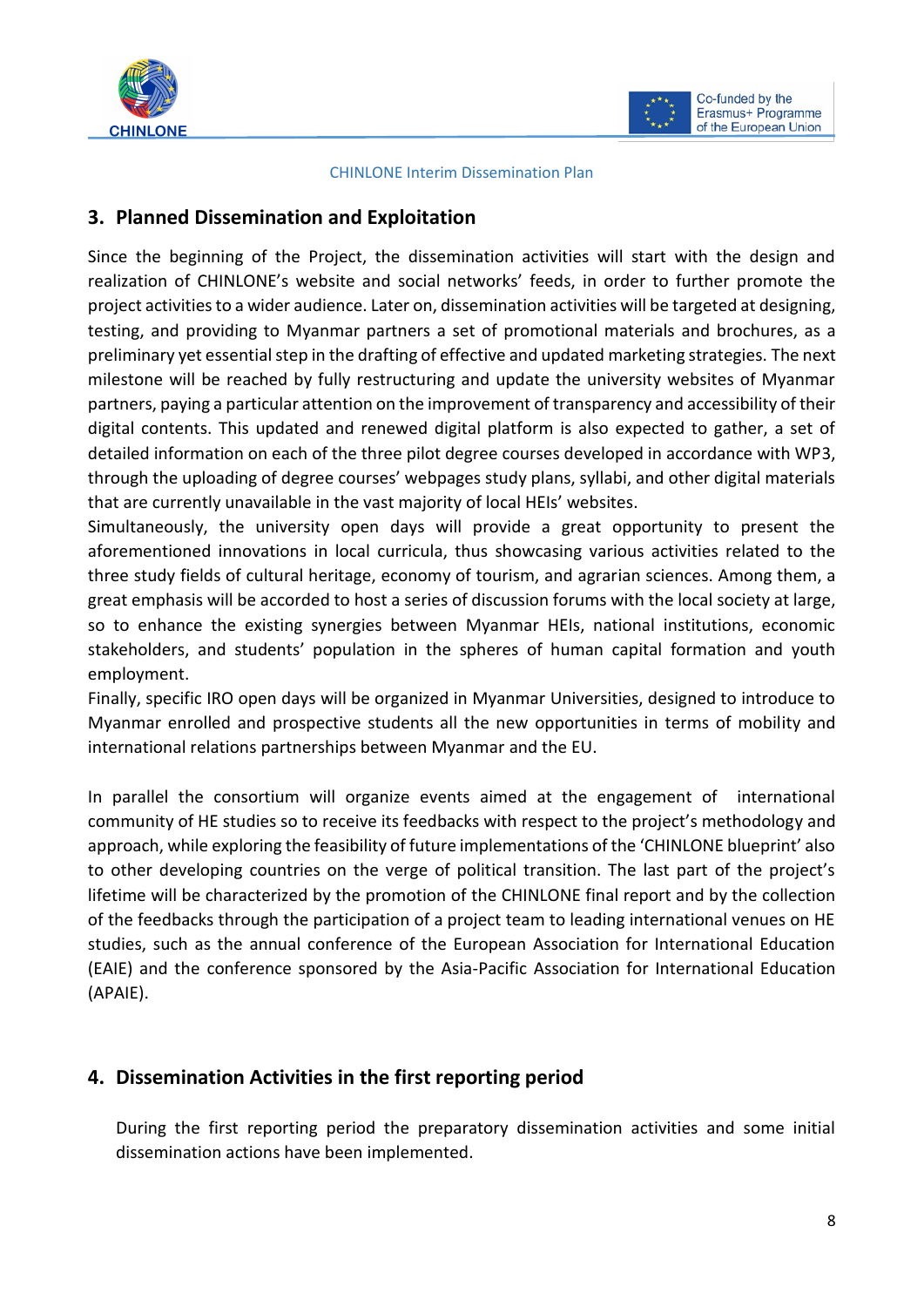



#### CHINLONE Interim Dissemination Plan

## <span id="page-7-0"></span>**4.1. Project's Website**

CHINLONE project website has been created and published [\(https://site.unibo.it/chinlone/it\)](https://site.unibo.it/chinlone/it). The structure of the website presents different sections:

- Information about the projects its aim and objectives and the activities foreseen by the project plan;
- info about the Consortium partners;
- Results: in this section all the results achieved and deliverable are constantly described and updated;
- Conferences: with details about the conferences carried out in the framework of the project including useful presentation and discussed materials;
- Meetings: showing the list of activities carried out during the project's meetings, decision taken and updated info about the advancement of the project work-plan;
- Report: this section includes the first report MYANMAR HIGHER EDUCATION REFORM: WHICH WAY FORWARD?, deliverable of the WP1 activities;
- MAP: including all Myanmar Higher Education Institutions;
- Gallery with all the pictures of the meetings and conferences to which the CHINLONE Consortium took part;
- Contacts: it also include some downloadable promotional materials of the project like the Chinlone brochure, bookmark and banner.

## <span id="page-7-1"></span>**4.2. Social Media**

The Project uses social media too as a tool for the dissemination of project results and deliverables. Social media represent a tool able to reach different target groups in an efficient way. For this reason a [Facebook profile](https://www.facebook.com/ProjectChinlone/) and an [Instagram profile](https://www.instagram.com/chinloneproject/) of the project have been created since the beginning of the project's lifetime.

Both profiles are constantly updated with new contents related to the project activities with the aim of reaching the widest audience possible.

## <span id="page-7-2"></span>**4.3. Project's Promotional Materials**

Promotion of the Project starts from the structure of its name and visual identity and the identification of a logo which reminds to a concept really common in Myanmar: Chinlone game. Chinlone is a traditional Burmese sport, very popular among young people across the country. As it has no teams, it is a non-competitive game. The focus is not on winning or losing, but how beautifully the game is played. Players in a team pass the ball back and forth with their feet, knees and heads. The players support each other to keep the ball in motion so it is very much a team building exercise. This message is perfectly coherent with the spirit and the aims of the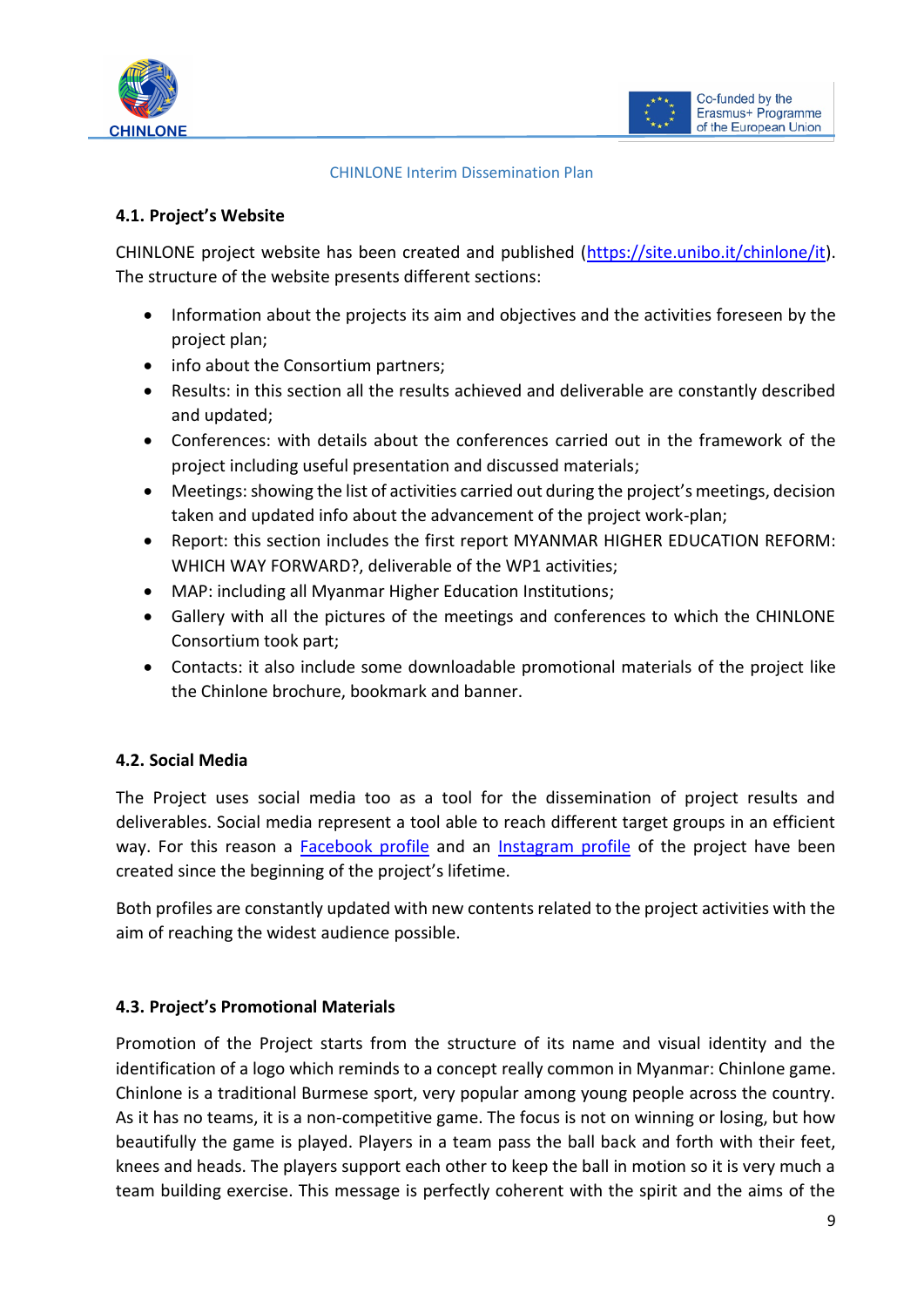



#### CHINLONE Interim Dissemination Plan

project focused on a mutual development given by the collaboration of institutions working together for a shared goal. For this reason the logo chosen, reminds the particular ball used to play this game including the colours of Myanmar flag together with the colour of European Commission reminding the spirit of collaboration between the countries of the Consortium with a symbol which is easily identifiable by the local community.

A leaflet, a banner and a bookmark of the project with the chosen symbol have been created and widely distributed to:

- A list of external stakeholders to make the project been known by the entire community and not just to stakeholders linked to the academic field (see Table I).
- Partners of Coimbra Group
- To the Argentinian Universities attending the Consejo Interuniversitario Nacional in Buenos Aires in March 2019, where CHINLONE was presented
- To more than 30 international institutions participating at the Staff Week organized in Granada in the same period of the CHINLONE second project meeting in November 2018.

The promotional materials are also freely downloadable from the ["CONTACTS"](https://site.unibo.it/chinlone/it/contacts) section of the CHINLONE Website.

## <span id="page-8-0"></span>**4.4. Myanmar Universities Websites**

The websites of Myanmar Partner Universities have been fully restructured and updated, paying a particular attention on the improvement of transparency and accessibility of their digital contents and to the inclusion of more detailed information about their international offices and services. The information contained in the websites has been updated including details about the three pilot degree courses developed in accordance with WP3 in the fields of Humanities and Cultural Heritage, Economics of Tourism and Agricultural Science, through the uploading of degree courses' webpages, study plans, syllabi, and other digital materials that are currently unavailable in the vast majority of local HEIs' websites.

## <span id="page-8-1"></span>**4.5. Myanmar Universities Promotional Materials**

CHINLONE Local Teams and Myanmar partner Universities worked to design and provide timely and efficient promotional material, as the primary step towards the framing of updated marketing strategies for local HEIs. These kind of tools, in fact, represents a basic yet pressing need for the vast majority of Myanmar Universities, which have to retrieve the mind-set and ability to present themselves both locally and internationally.

During the Fourth Project Meeting in Brussels (February 2019) among the other activities, the CHINLONE Consortium validated the new Myanmar Universities institutional brochures describing their organization, mission, and international outlook. The new promotional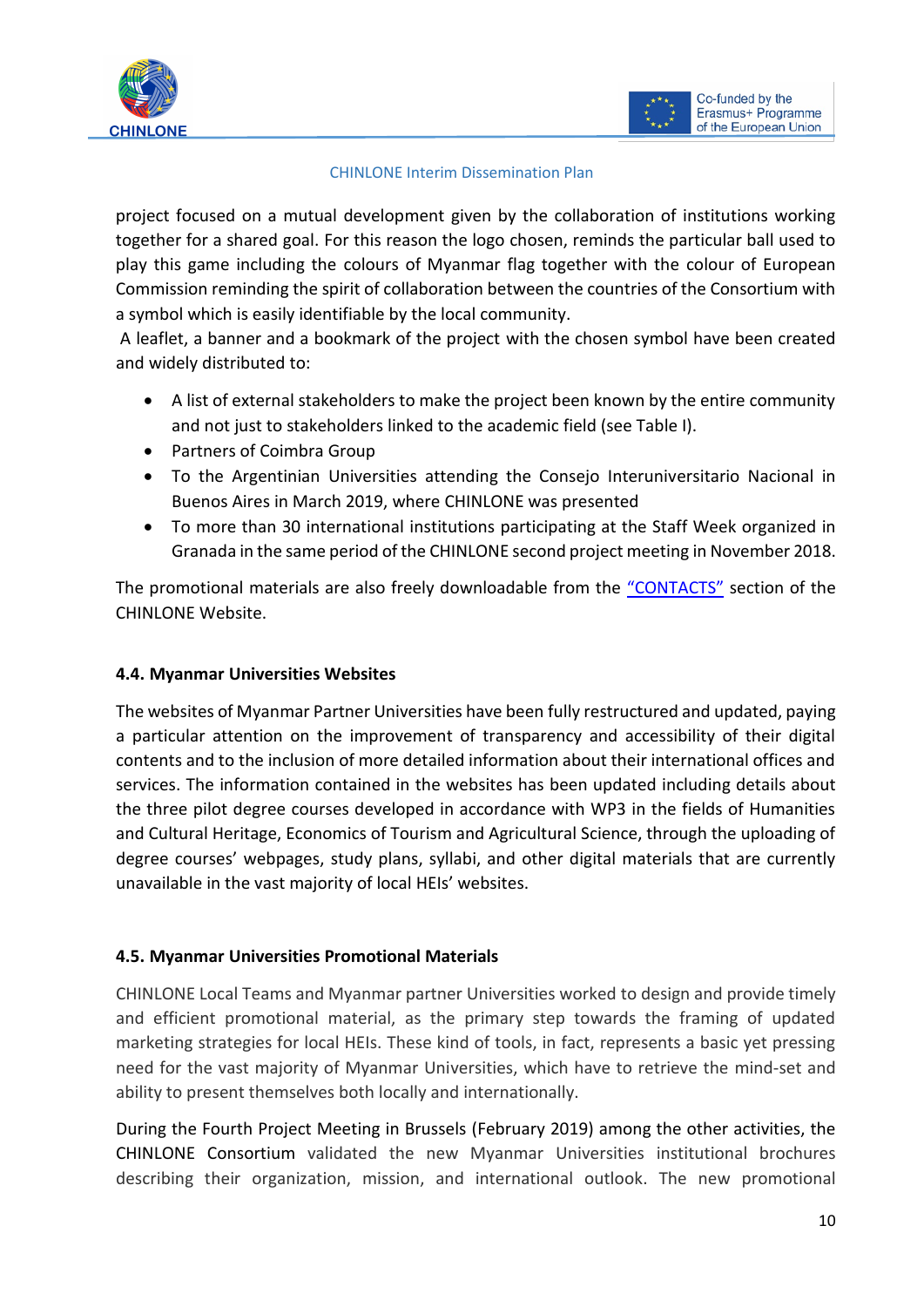

#### CHINLONE Interim Dissemination Plan

materials have been subsequently printed and are now being distributed to at international level and local level in Myanmar's HEI, schools and cultural institutions. The promotional materials are available and downloadable in the project dropbox folder and on the project's [website.](https://site.unibo.it/chinlone/it/events) 

## **Presentation of the Project to international Conference**

CHINLONE considers the dissemination and exploitation of the project's outcomes, products and activities as a key to the project's success and all the partners are actively participating in the dissemination tasks that are indicated in the project proposal.

Being a structural project, CHINLONE is enjoying great institutional and national visibility both in Myanmar and at international level:

- The Project has been presented during the First WP2 Conference in Naypyidaw (September 2018). The event was open to the participation of Myanmar Universities external to the project and turned out in a big success involving the participation of more than 90 Myanmar universities, the country's Minister of Education, the Director General of Myanmar's Department of Higher Education, numerous HE experts from EU academic institutions, the Deputy Head of Cooperation from the EU delegation to Myanmar, and the Italian designated Ambassador, giving visibility to the project inside the country. In this occasion participants assisted to the presentation of the report *MYANMAR HIGHER EDUCATION REFORM: WHICH WAY FORWARD?* deliverable of the WP1 activities. Following this event, external stakeholders have been contacted to communicate the project's aims, objectives and first results. [More details about the event](https://site.unibo.it/chinlone/it/conferences) here.
- To maximise its impact, CHINLONE is working closely with other higher education initiative that are ongoing in the country. In particular, the CHINLONE team met representatives of the British Council ([https://www.britishcouncil.org.mm/\)](https://www.britishcouncil.org.mm/), the Central European University ([https://www.ceu.edu/content/myanmar-2017\)](https://www.ceu.edu/content/myanmar-2017), and the University of Cologne ([https://www.geographie.uni-koeln.de/15046.html?&L=1\)](https://www.geographie.uni-koeln.de/15046.html?&L=1), which are all running successful projects in the country.
- The Project has been presented at the Consejo Interuniversitario Nacional, in Buenos Aires in March 2019. The event was dedicated to Erasmus+ Projects and their impact in the process of internationalization of Universities, with a focus on the Project CAMINOS. CHINLONE was presented during a panel dedicated to Erasmus+ project focusing on the challenges for internationalization in Asia.
- In order to capitalize on the project's achievements and to present them to a wider audience even beyond Myanmar borders, CHINLONE aims at engaging the international community of HE studies so to receive its feedbacks with respect to the project's methodology and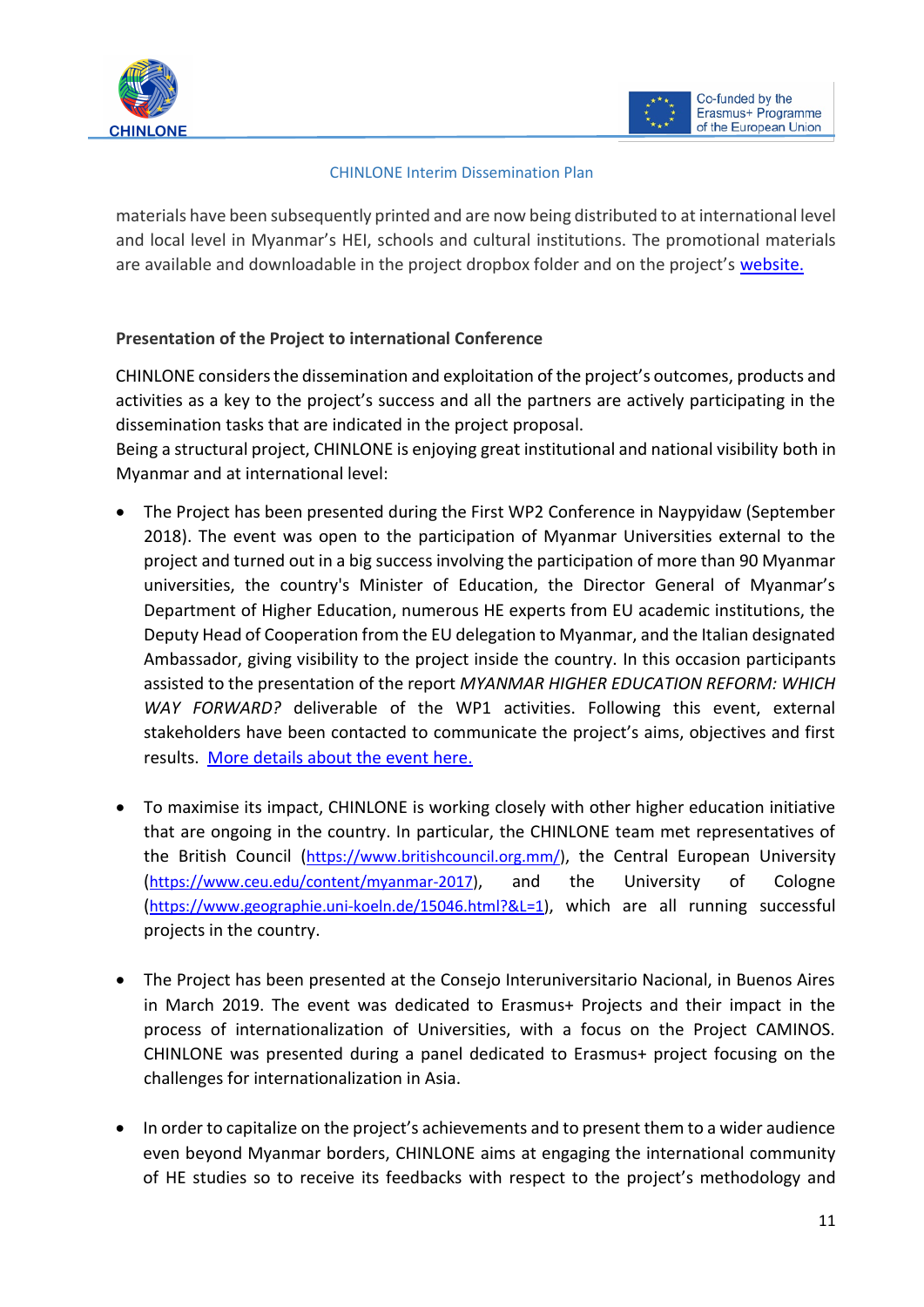



#### CHINLONE Interim Dissemination Plan

approach, while exploring the feasibility of future implementations of the 'CHINLONE blueprint' also to other developing countries on the verge of political transition. For this reason, as foreseen by the WP6, CHINLONE's impact has been presented to the international conference "Asia-Pacific Association for International Education" (APAIE) in Kuala Lumpur in March 2019.

See here the [panel discussion in the programme](https://www.apaie2019.org/event/session/view/860) the [poster and the presentations of the](https://site.unibo.it/chinlone/it/results/wp-6-chinlone-s-exploitation-and-sustainability-activities)  [event.](https://site.unibo.it/chinlone/it/results/wp-6-chinlone-s-exploitation-and-sustainability-activities)

At EU/International level, CHINLONE has been widely disseminated:

- Coimbra Group, the University of Bologna and the University of Granada have organized a training at University of Mandalay as complementary action to the CHINLONE project: [https://www.coimbra-group.eu/coimbra-group-training-course-on-curriculum](https://www.coimbra-group.eu/coimbra-group-training-course-on-curriculum-development-and-internationalisation-processes/)[development-and-internationalisation-processes/](https://www.coimbra-group.eu/coimbra-group-training-course-on-curriculum-development-and-internationalisation-processes/)
- Coimbra Group inserted references on CHINLONE Project in its institutional website which has a wide audience in Europe. [https://www.coimbra-group.eu/the-cg-back-in-myanmar](https://www.coimbra-group.eu/the-cg-back-in-myanmar-with-chinlone-project/)[with-chinlone-project/](https://www.coimbra-group.eu/the-cg-back-in-myanmar-with-chinlone-project/)
- The University of Granada hosted the second WP2 Conference sponsoring the event on its institutional website [\(https://www.ugr.es/en/about/news/ugr-hosts-3rd-meeting-erasmus](https://www.ugr.es/en/about/news/ugr-hosts-3rd-meeting-erasmus-chinlone-project-burmese-partners)[chinlone-project-burmese-partners\)](https://www.ugr.es/en/about/news/ugr-hosts-3rd-meeting-erasmus-chinlone-project-burmese-partners), and organized an ERASMUS+ Staff Week in the same week creating the possibility for Myanmar partners to share their CHINLONE experience with other 30 EU and non-EU institutions;

## <span id="page-10-0"></span>**5. Scheduled dissemination activities for the second reporting period**

This section is dedicated to the dissemination activities to be developed during the second reporting period of the project's lifetime:

- Project Website and social networks will be constantly updated until the end of the project;
- Myanmar Higher Education Institutions open to the civil society;
- Presentation of established/updated Myanmar Universities International Relations Offices;
- Institutional websites of Myanmar partner Universities updated giving more relevance or creating the section specifically dedicated to International Relation Offices and activities;
- Organization of University open days;
- Organization of IRO open days;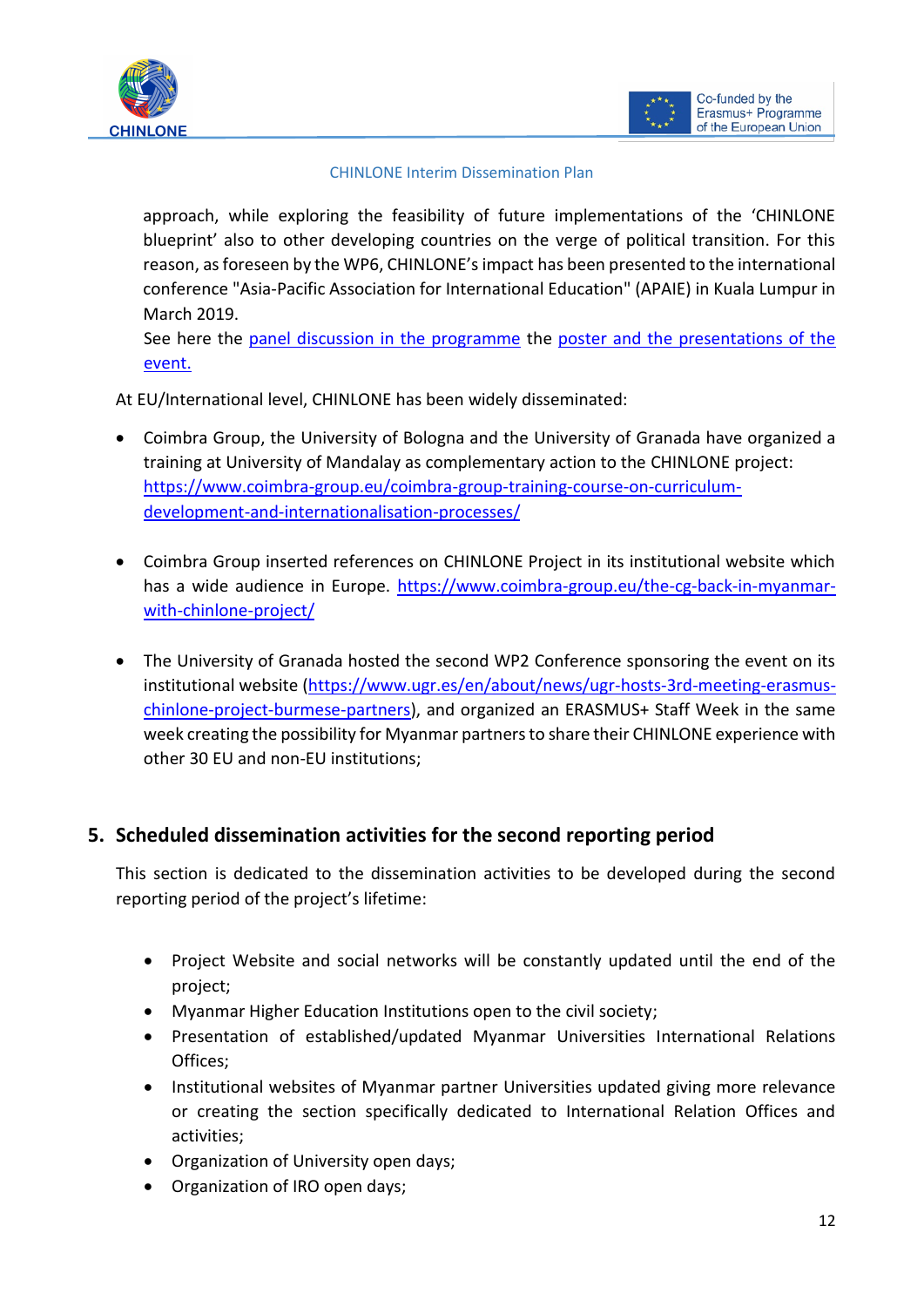



#### CHINLONE Interim Dissemination Plan

- Presentation of the CHINLONE's project methodology to be use as an example for other projects in transition countries;
- Establishment of student's network and alumni associations with their own statute and mission in Myanmar Universities;
- Presentation of the CHINLONE Final Report.

## <span id="page-11-0"></span>**6. Expected Results**

The main aim of the dissemination activities is to ensure a vast spread of CHINLONE project methodology within Myanmar and beyond as an example and starting point for future development of the modernization of Higher Education Institutions in transition countries. The project is expected to have a long lasting effect by supporting the development of local HEIs governance involving all levels of universities and community from the academic leaders to prospective students and private stakeholders. The majority of dissemination activities have the overreaching goal to involve the country's HEIs, community local labour markets and economic stakeholders showing the deliverables implemented thanks to the project activities in order to promote a general growth in the knowledge acquired, the management of the HEIs and the possibility to disclose further venues of cooperation between the Southeast Asian country and the EU.

## <span id="page-11-1"></span>**1. Conclusions**

This document presented all-dissemination relevant activities realized during the first half of the Project. Moreover, it reports the project dissemination plans for the upcoming period. The whole dissemination strategy employs a vast range of communication tools, ranging from digital media, promotional materials, to direct contact by the attendance of conference, meetings and events. The CHINLONE Consortium will be implementing this strategy for the entire duration of the project and beyond.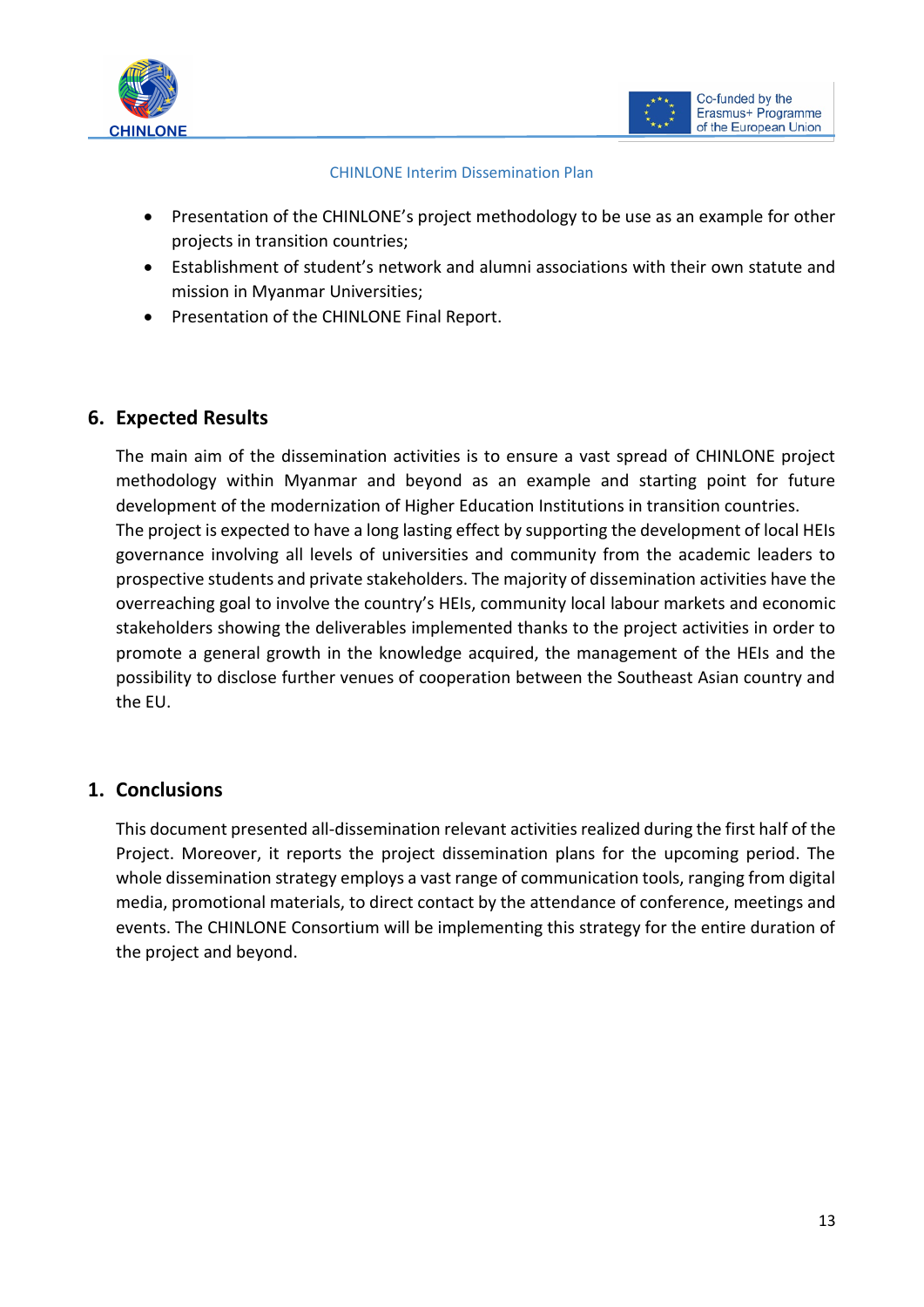

## **Table I**

| ASIA – Associazione Solidarietà<br>Internazionale in Asia | a.nardi@asia-ngo.org                         | www.asia-ngo.org         | ASIA - Associazione Solidarietà<br>Internazionale in Asia<br>via San Martino della Battaglia, 31<br>00185 Roma<br>Italy                                                          |
|-----------------------------------------------------------|----------------------------------------------|--------------------------|----------------------------------------------------------------------------------------------------------------------------------------------------------------------------------|
| <b>AVSI</b>                                               | myanmar@avsi.org;<br>nang.swesweaye@avsi.org | www.avsi.org             | <b>ASVI</b><br>Building No. 190/192, Dagon Tower, 6-A,<br>Corner of Shwe Gone Daing Road and Kabar<br>Aye Pagoda Road<br>Yay Tar Shay Ward, Bahan Township,<br>Yangon<br>Myanmar |
| Cesvi                                                     | ralfnicothill@cesvioverseas.org              | www.cesvi.org            | Cesvi - Fondazione di partecipazione e ONG<br>via Broseta, 68/a<br>24128 Bergamo (BG)<br>Italy                                                                                   |
| ICEI - Istituto Cooperazione<br>Economica Internazionale  | info@icei.it                                 | http://www.icei.it/icei/ | ICEI - Istituto Cooperazione Economica<br>Internazionale<br>via Cufra, 29<br>20159 Milano (MI)<br>Italy                                                                          |
| Istituto Oikos                                            | info.myanmar@istituto-oikos.org              | www.istituto-oikos.org   | <b>Istituto Oikos</b><br>Shan Kone Street 35<br>Sanchaung Township<br>Yangon,<br>Myanmar                                                                                         |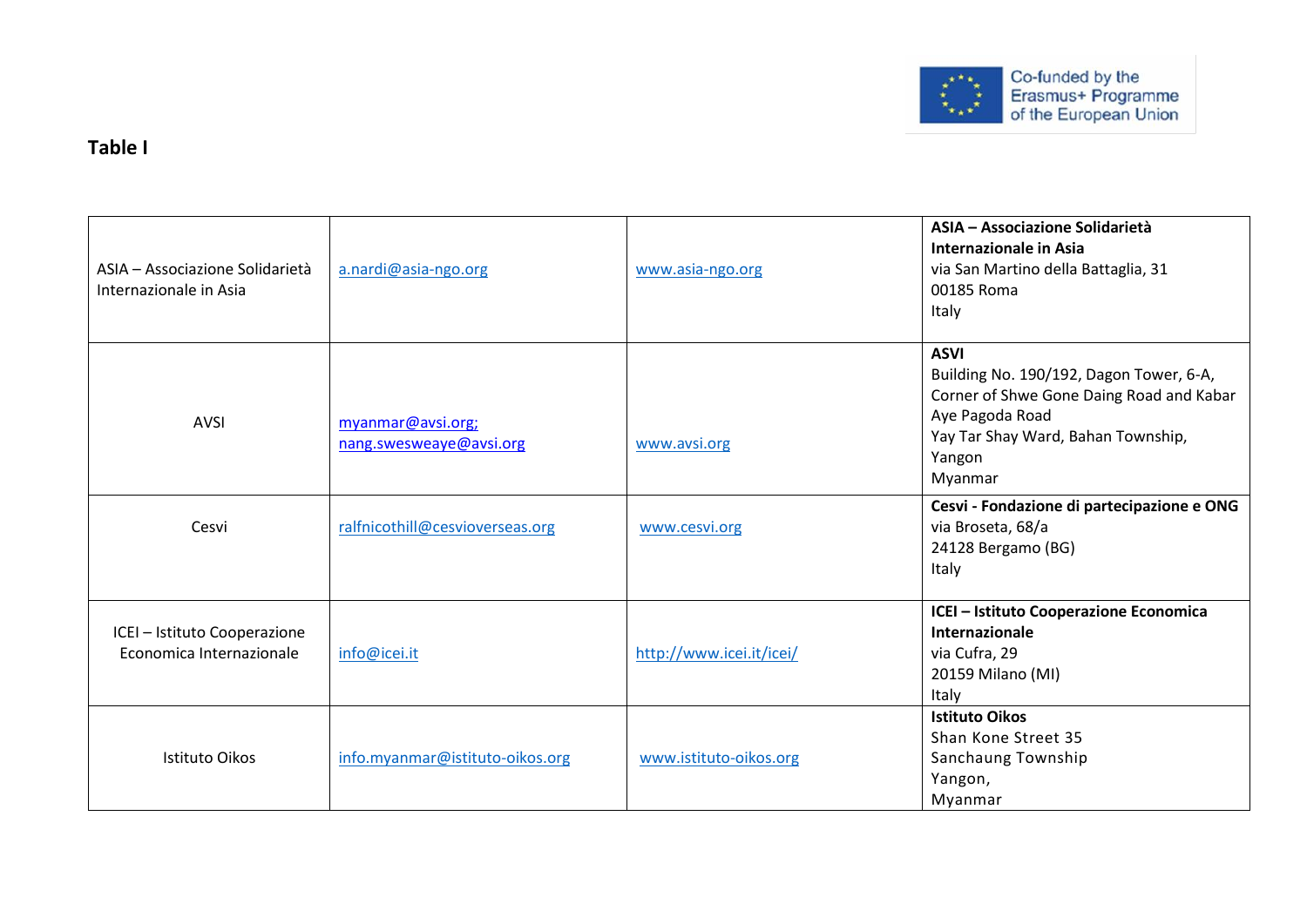



| Progetto Continenti (PC)  | myanmar@progettocontinenti.org                        | http://www.aicsyangon.org/itl/ngo/pro<br>getto-continenti | <b>Progetto Continenti (PC)</b><br>Excel Tower, room 305 (3rd floor)<br>n.520 Kaba Aye Pagoda Road, Shwe Gone<br>Dine Bahan, Yangon<br>Myanmar |
|---------------------------|-------------------------------------------------------|-----------------------------------------------------------|------------------------------------------------------------------------------------------------------------------------------------------------|
| Terre des Hommes          | info.myanmar@tdhitaly.org;<br>l.guerneri@tdhitaly.org | www.terresdeshommes.it                                    | <b>Terre des Hommes</b><br>via M. M. Boiardo, 6<br>20127 Milano (MI)<br>Italy                                                                  |
| New Humanity              | maggi.livio@gmail.com                                 | www.newhum.org                                            | <b>New Humanity</b><br>via Mosè Bianchi, 94<br>20149 Milano (MI)<br>Italy                                                                      |
| Action contre la faim     |                                                       | https://www.actioncontrelafaim.org/en<br>/contact-us/     | <b>ACTION CONTRE LA FAIM   ACF-France</b><br>14/16 Boulevard Douaumont - CS 80060<br>75854 PARIS CEDEX 17<br>France                            |
| <b>CARE</b> International | info@care.org                                         | http://www.care.org/country/myanmar                       | <b>CARE International</b><br>No 3 Mya Sabai Road Parami Yikethar<br>Yankin Tsp, Yangon<br>Myanmar                                              |
| Malteser international    |                                                       | https://www.malteser-<br>international.org/en.html        | <b>Malteser International</b><br>Grüner Weg, 14<br>50825 Köln<br>Germany                                                                       |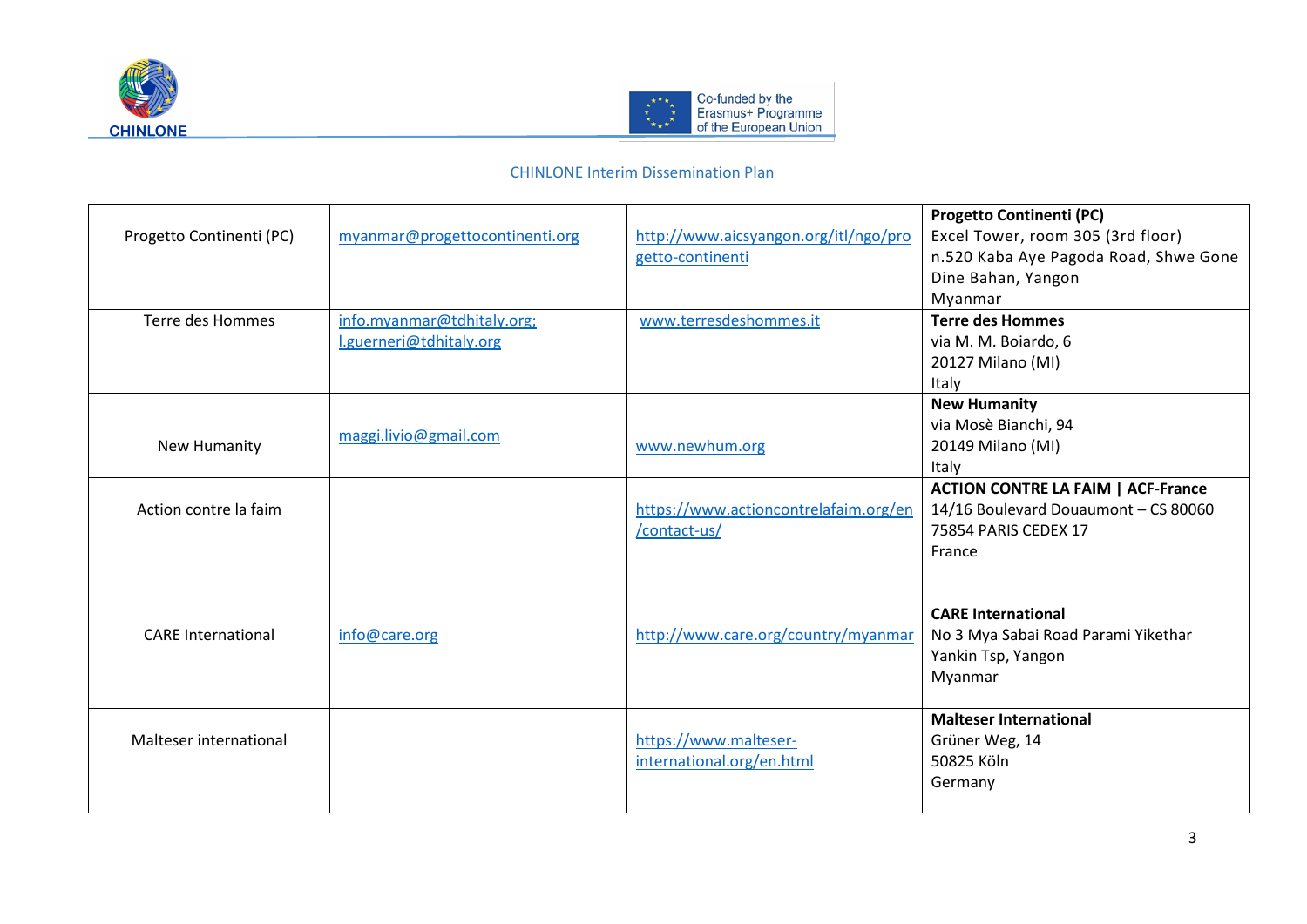



| Marie Stopes International                  | info@mariestopesmm.org                 | https://mariestopes.org/where-we-<br>work/myanmar/ | <b>Marie Stopes Myanmar</b><br>524/10 New University Avenue Road<br>Saya San Ward, Bahan Township<br><b>Yangon 11201</b><br>Myanmar                                                 |
|---------------------------------------------|----------------------------------------|----------------------------------------------------|-------------------------------------------------------------------------------------------------------------------------------------------------------------------------------------|
| Pact                                        | cfeddersen@pactworld.org               | http://www.pactworld.org/country/my<br>anmar       | <b>PACT</b><br>1828 L Street, NW, Suite 300<br>Washington, DC 20036<br><b>United States of America</b>                                                                              |
| <b>Population Services</b><br>International | staff@psimyanmar.org                   | https://www.psi.org/country/myanmar<br>/#about     | PSI/Myanmar<br>No. 16 West Shwe Gone Dine 4th Street<br>Bahan Township Yangon<br>Myanmar                                                                                            |
| Save the children                           |                                        | https://myanmar.savethechildren.net/               | <b>Save the Children</b><br>126/A, Dhammazedi Road,<br>Bahan Township, Yangon<br>Myanmar                                                                                            |
| Solidarités International                   |                                        | https://www.solidarites.org/en/                    | <b>SOLIDARITÉS INTERNATIONAL</b><br>89, Rue de Paris<br>92110 Clichy la Garenne<br>France                                                                                           |
| <b>World Vision</b>                         | myanmar@wvi.org;<br>wrtcmyan@gmail.com | myanmar@wvi.org                                    | <b>World Vision Myanmar National Office</b><br>No.95(A), $5^{th}$ floor,<br>Kyike Wine Pagoda Road, 8 Mile Business<br>Center,<br>8 Mile, Mayangone Township,<br>Yangon<br>Myanmar. |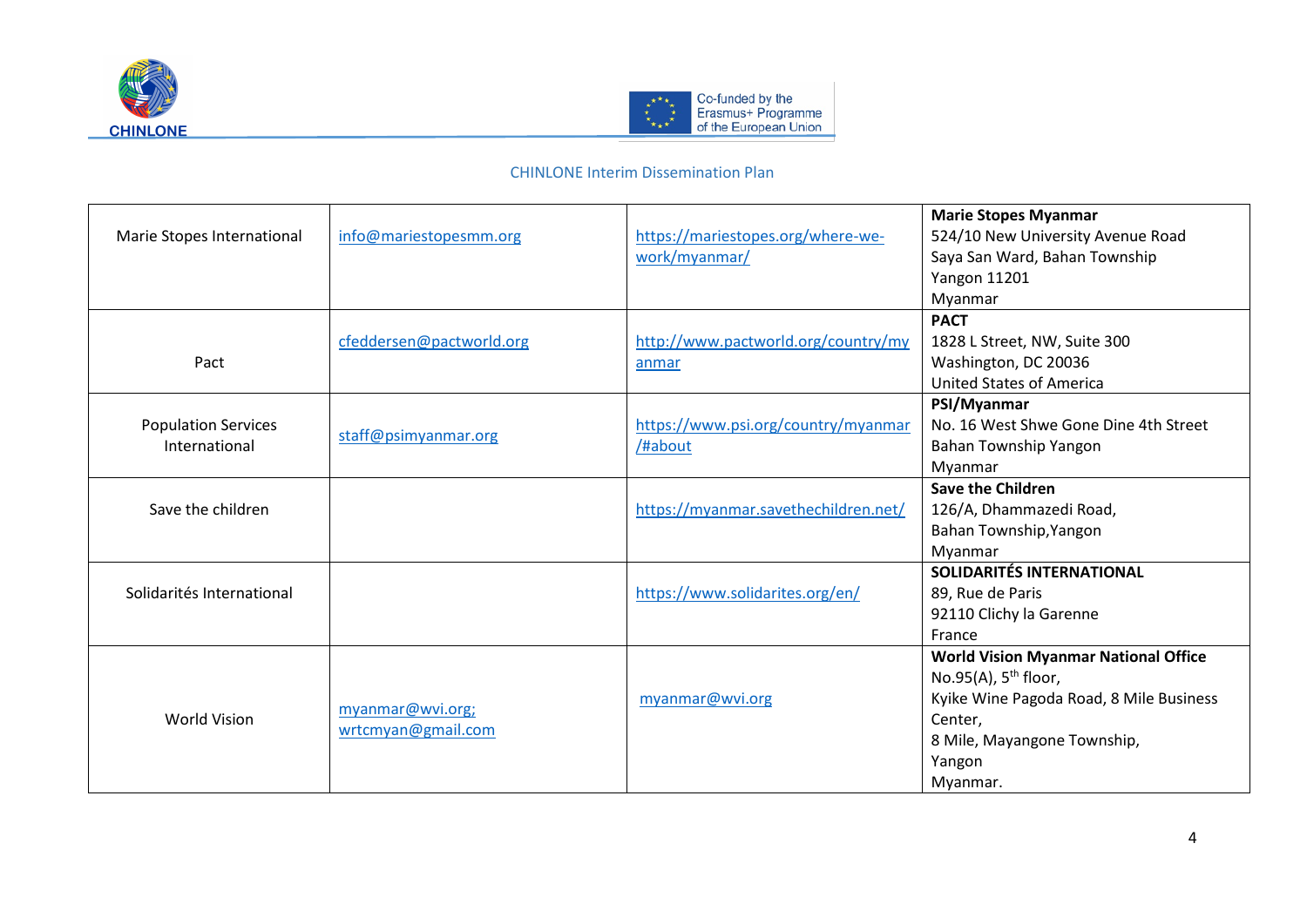



|                           |                                     |                                      | <b>Consortium Of Dutch NGO-s</b>             |
|---------------------------|-------------------------------------|--------------------------------------|----------------------------------------------|
| Consortium Of Dutch NGO-s |                                     | http://www.zoa-                      | P.O. Box 4130                                |
| (The Netherlands)         | mga@cdnmyanmar.org                  | international.com/content/myanmar    | 7320 AC                                      |
|                           |                                     |                                      | The Netherlands                              |
|                           |                                     |                                      | <b>INGO Forum Myanmar</b>                    |
|                           |                                     |                                      | c/o Oxfam: No.34, Corner of Aung Taw Mu      |
| <b>INGO Forum</b>         | nationallo.ingoforum@gmail.com      | www.ingoforummyanmar.org             | Street and                                   |
|                           |                                     |                                      | Shwe Taung Gone Yeik Thar Street,            |
|                           |                                     |                                      | Shwe Taung Gyar Ward (2),                    |
|                           |                                     |                                      | Bahan Township,                              |
|                           |                                     |                                      | Yangon                                       |
|                           |                                     |                                      | Myanmar                                      |
|                           |                                     |                                      | <b>Myanmar NGO Network</b>                   |
|                           |                                     |                                      | 3rd floor, Salomon Business Centre, No.224   |
|                           | mnn.myanmar@gmail.com;              |                                      | (A), Bahan Township, Yangon                  |
| Myanmar NGO Network       | mnn@myanmarngonetwork.org           | http://themimu.info/MNGOs            | Myanmar.                                     |
|                           |                                     |                                      |                                              |
|                           |                                     |                                      | <b>NGO Gender Group</b>                      |
|                           |                                     |                                      | 8D, Myaynigone Plaza, Sanchaung              |
| NGO Gender Group          | myomeo@gmail.com                    |                                      | 11111 Yangon                                 |
|                           |                                     |                                      | Myanmar                                      |
|                           |                                     |                                      | <b>Open Society Foundations</b>              |
| Open Society Institute    |                                     |                                      | 224 West 57 <sup>th</sup> Street             |
| (Yangon/Rangoon Office)   | nway.mar@opensocietyfoundations.org | www.opensocietyfoundations.org       | New York, NY 10019                           |
|                           |                                     |                                      | <b>United States</b>                         |
|                           |                                     |                                      | <b>Yangon Heritage Trust</b>                 |
|                           |                                     | http://www.yangonheritagetrust.org/h | 22-24 (First Floor), Pansodan Street (lowest |
| Yangon Heritage Trust     | info@yangonheritagetrust.org        | ome                                  | block) Kyauktada Township                    |
|                           |                                     |                                      | Yangon, Myanmar                              |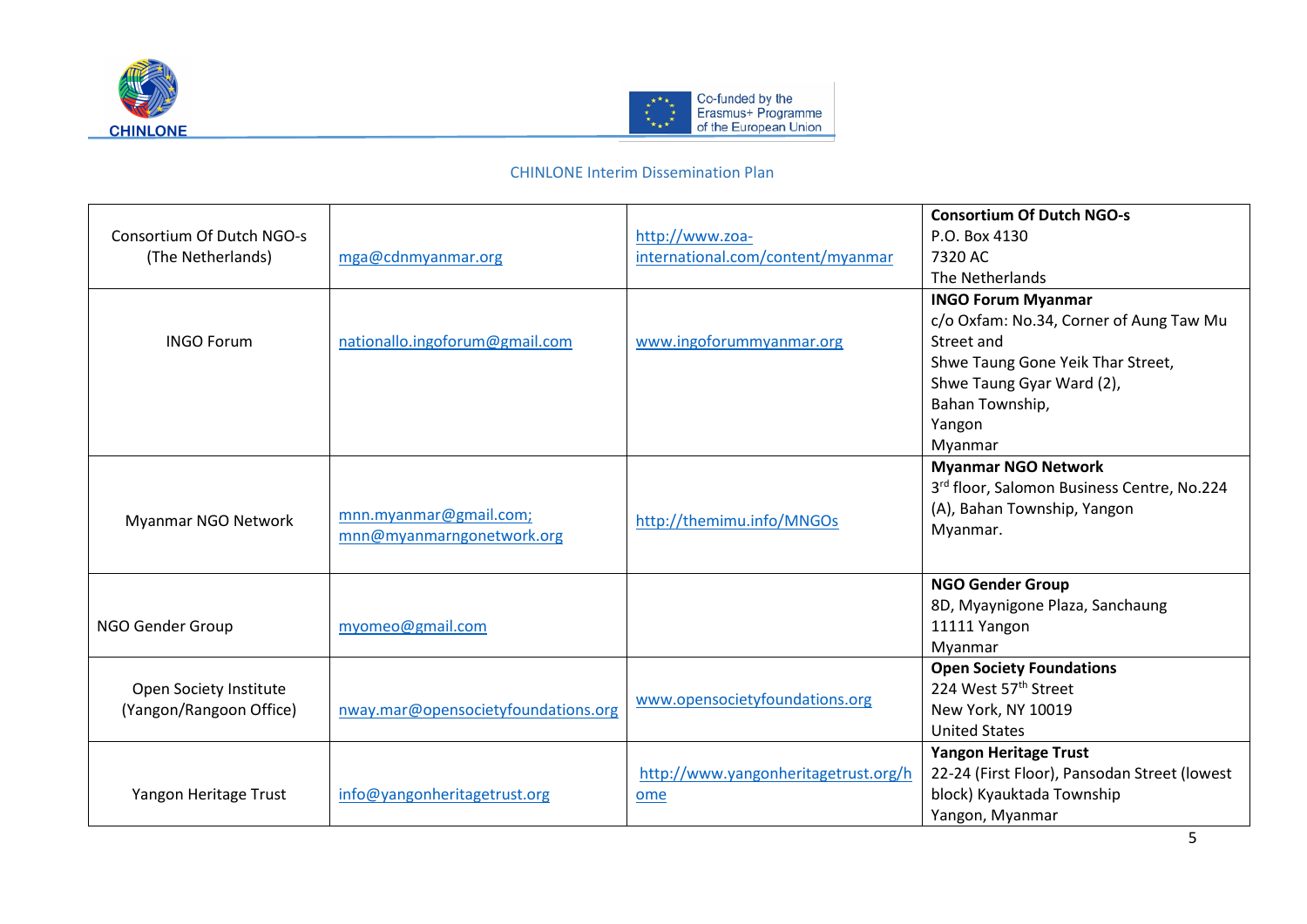



| <b>MM Academic Libraries</b><br>Consortium           | info@myanmaralc.org | https://myanmaralc.org/                                                         | <b>Myanmar Academic Libraries Consortium</b><br>Universities' Central Library<br>University of Yangon Campus,<br>Kamayut Township, Yangon,<br>Myanmar |
|------------------------------------------------------|---------------------|---------------------------------------------------------------------------------|-------------------------------------------------------------------------------------------------------------------------------------------------------|
| MM Development Research<br>Institute                 |                     | https://consult-<br>myanmar.com/tag/myanmar-<br>development-research-institute/ | MM Development Research Institute<br>No. 62, 11th Street, (between Anawrahta Rd<br>and Maha Bandula Rd)<br>Lanmadaw Township, Yangon,<br>Myanmar      |
| <b>Central European University</b>                   |                     | https://www.ceu.edu/                                                            | <b>Central European University</b><br>Nador u. 9, 1051 Budapest,<br>Hungary                                                                           |
| MM International integrated<br>development           | info@mmiid.org      | http://www.mmiid.org/                                                           | MM International Integrated Development<br>No. 12, Kanbawza Street, Bahan Township,<br>Yangon,<br>Myanmar                                             |
| MM Rectors' committee                                |                     |                                                                                 |                                                                                                                                                       |
| MM Federation of Chamber of<br>Commerce and Industry |                     | https://www.umfcci.com.mm/                                                      |                                                                                                                                                       |
| IWA policy exchanges                                 | water@iwahq.org     | https://iwa-network.org/                                                        | <b>IWA Policy Exchanges</b><br><b>Alliance House</b><br>12 Caxton Street<br>London SW1H 0QS<br>United Kingdom                                         |
| <b>DAAD</b>                                          | postmaster@daad.de  | https://www.daad.de/der-<br>daad/kontakt/en/                                    | <b>Deutscher Akademischer</b><br>Austauschdienst e.V. (DAAD)<br>Kennedyallee 50<br>D-53175 Bonn, Germany                                              |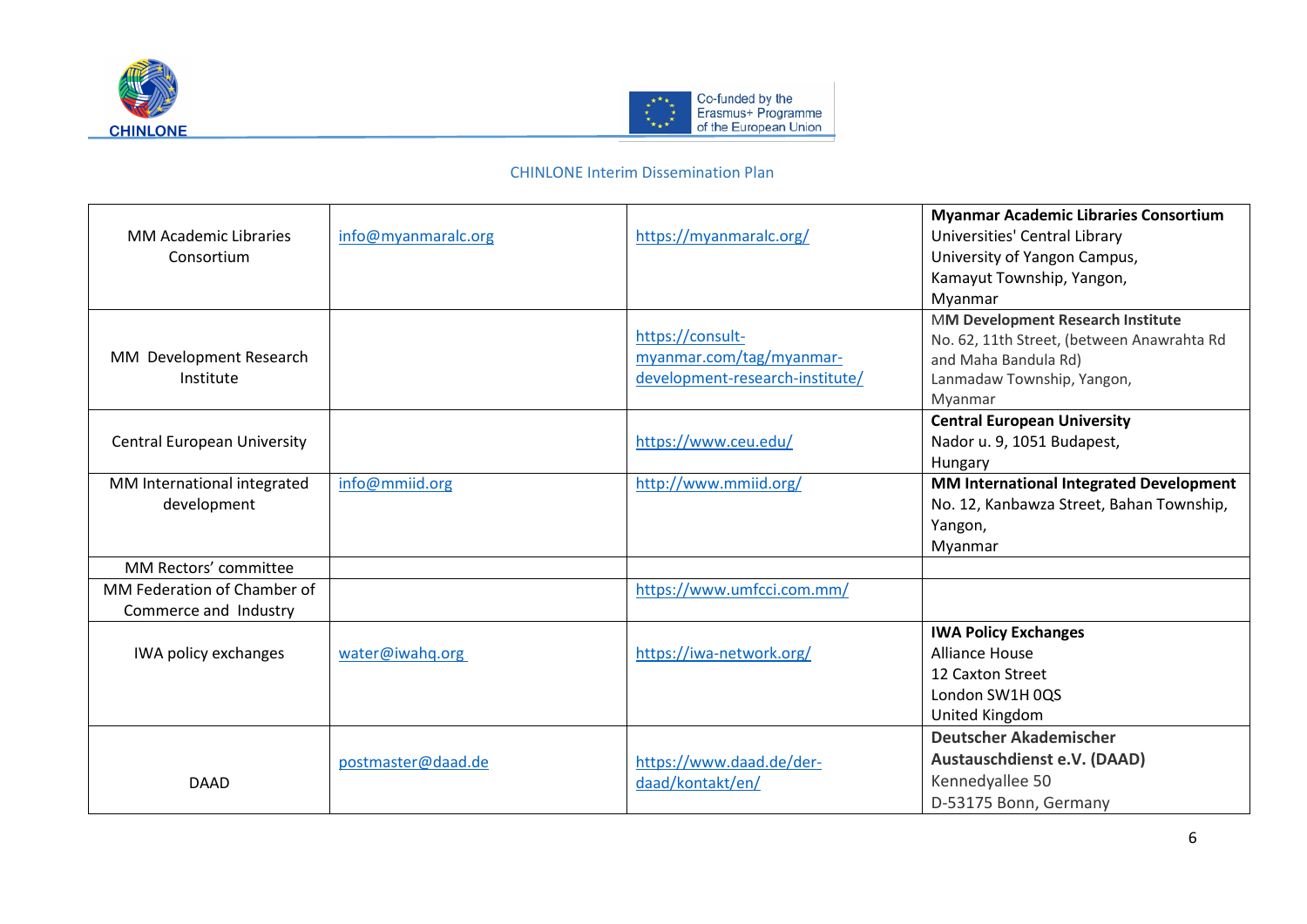



| <b>JAIGA</b>                                           | decaprio@jaigahoreca.com | https://www.jaigahoreca.com/contact-<br>foodservice-representative | <b>JAIGA</b><br>929/16 Moo 9 - Soi Bearing 39, Sukhumvit<br>107 Rd., Samrong-Nua, Muang<br>Samutprakarn, Samutprakarn 10270<br><b>THAILAND</b> |
|--------------------------------------------------------|--------------------------|--------------------------------------------------------------------|------------------------------------------------------------------------------------------------------------------------------------------------|
| GIZ                                                    | info@giz.de              | https://www.giz.de/en/html/about giz.<br>html                      | Deutsche Gesellschaft für Internationale<br>Zusammenarbeit (GIZ) GmbH<br>Friedrich-Ebert-Allee 36 + 40<br>53113 Bonn<br>Germany                |
| <b>USAID</b>                                           |                          | https://www.usaid.gov/                                             |                                                                                                                                                |
| Denmark Embassy                                        | ygnamb@um.dk             | http://myanmar.um.dk/                                              | <b>Embassy of Denmark, Myanmar</b><br>No.3, Pyay Road, 6 Miles,<br>Hlaing Township,<br>Yangon<br>Myanmar                                       |
| International development<br>research center of Canada |                          | https://www.idrc.ca/                                               | <b>International Development Research</b><br><b>Center of Canada</b><br>PO Box 8500 Ottawa,<br>Ontario<br>Canada K1G 3H9                       |
| Japan foundation                                       | $if-toiawase@ipf-go.jp$  | https://www.jpf.go.jp/e/                                           | <b>Japan Foundation</b><br>4-4-1 Yotsuya, Shinjuku-ku,<br>Tokyo 160-0004<br>Japan                                                              |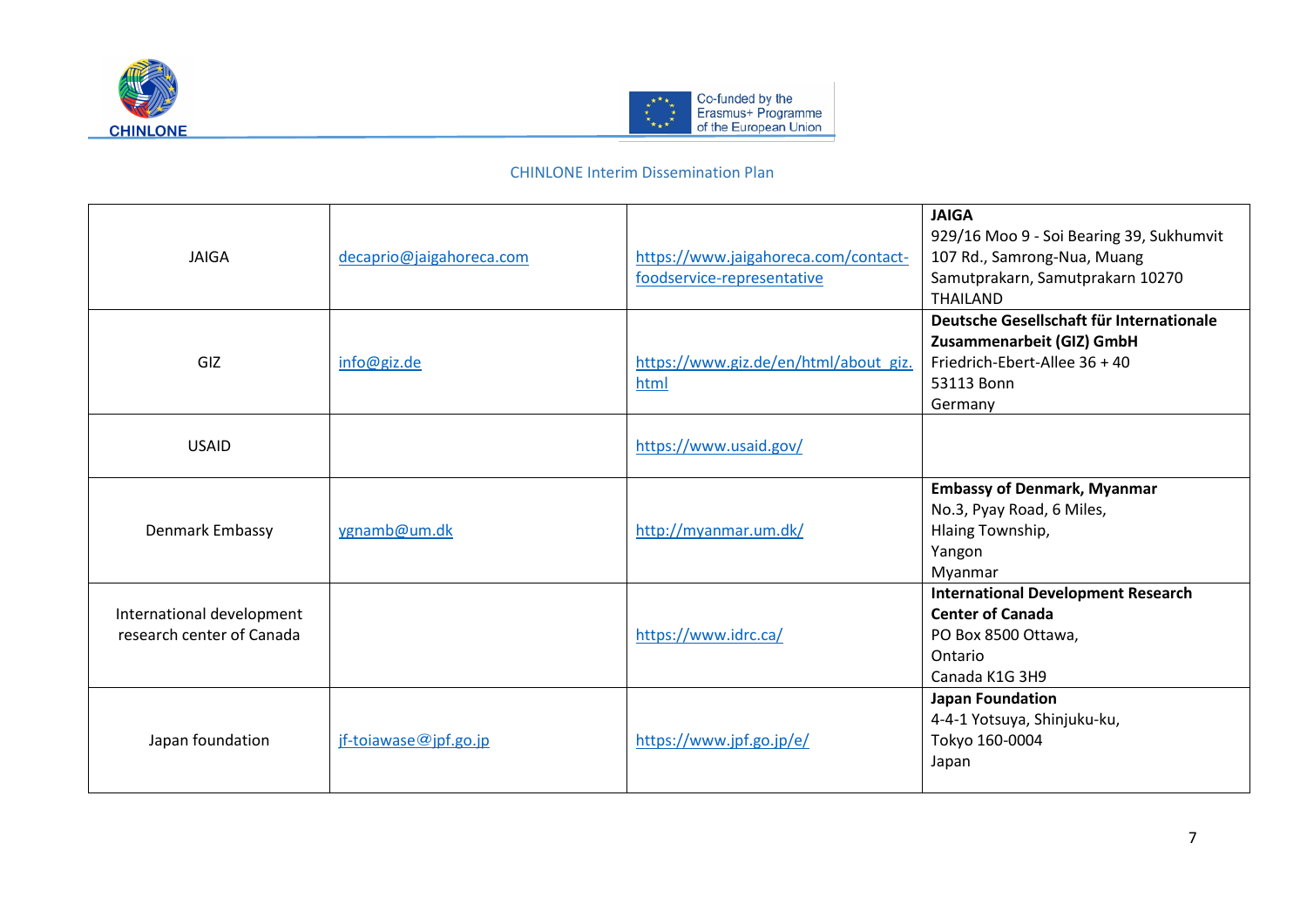



| MM women Entrepreneurs<br>Association | mwea2008@gmail.com         | http://www.mweamyanmar.org/            | <b>MM Women Entrepreneurs Association</b><br>288/290, Shwedagon Pagoda road, Dagon<br>Township,<br>Yangon, Myanmar |
|---------------------------------------|----------------------------|----------------------------------------|--------------------------------------------------------------------------------------------------------------------|
| National accreditation and            |                            |                                        | <b>Ministry of Education</b>                                                                                       |
| quality assurance committee-          |                            | http://engmoest.moe-                   | Building 21, Nay Pyi Taw,                                                                                          |
| <b>Myamnar Ministry of Education</b>  |                            | st.gov.mm/?page_id=159                 | The Republic of Union of Myanmar.                                                                                  |
| South East Asian ministers of         |                            |                                        | <b>SEAMOE-CHAT</b>                                                                                                 |
| Education organization - Center       | director@seameochat.org.mm | www.seameochat.org.mm                  | No 1306, Five-storey Building, Pyay Road,                                                                          |
| for History and Tradition             |                            |                                        | Kamayut Township, Yangon 11041,                                                                                    |
| (SEAMOE-CHAT)                         |                            |                                        | <b>MYANMAR</b>                                                                                                     |
|                                       |                            |                                        | <b>Asian Ainiversities Alliance</b>                                                                                |
| Asian Universities alliance           | aua@mail.tsinghua.edu.cn   | http://www.asianuniversities.org/      | AUA Secretariat, Tsinghua University                                                                               |
|                                       |                            |                                        | Haidian District, Beijing 100084,                                                                                  |
|                                       |                            |                                        | China                                                                                                              |
|                                       |                            |                                        | <b>International Population Service</b>                                                                            |
| <b>International Population</b>       | info@psi.org               | https://www.psi.org/publication/myan   | No.16, Shwe Gon Taing Street 4,                                                                                    |
| Service- Myanmar                      |                            | $\frac{mar}{ }$                        | Yangon,                                                                                                            |
|                                       |                            |                                        | Myanmar                                                                                                            |
|                                       |                            |                                        | <b>Myanmar National Human Rights</b>                                                                               |
|                                       |                            |                                        | Commission                                                                                                         |
| <b>Myanmar National Human</b>         | info@mnhrc.org.mm          | http://www.mnhrc.org.mm/en/            | 27, Pyay Road, Hlaing Township,                                                                                    |
| <b>Rights Commission</b>              |                            |                                        | Yangon.                                                                                                            |
|                                       |                            |                                        | Republic of the Union of Myanmar                                                                                   |
|                                       |                            |                                        | <b>Italian Embassy</b>                                                                                             |
| Italian Embassy                       |                            | https://ambyangon.esteri.it/ambasciata | 3, Inya Myaing Road, Golden Valley, Bahan                                                                          |
|                                       |                            | yangon/en/                             | Township,                                                                                                          |
|                                       |                            |                                        | Yangon                                                                                                             |
|                                       |                            |                                        | Myanmar                                                                                                            |